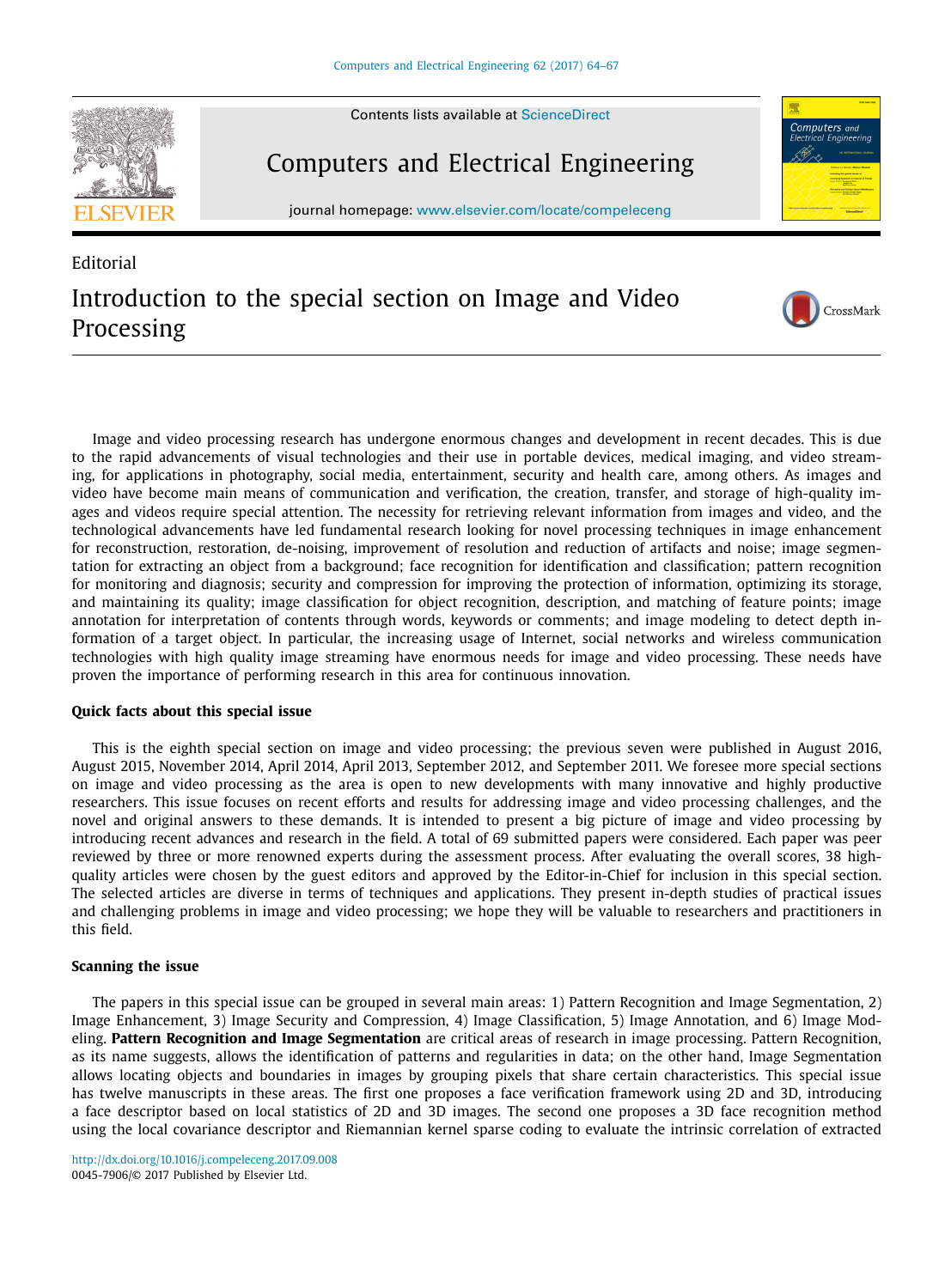features and improve the 3D face recognition. In the third manuscript, a hand-crafted local quadruple pattern is proposed for facial image recognition and retrieval by encoding relations amongst the neighbors in quadruple space. The fourth article describes a parametric active contour model based on the texture describing properties derived from coefficients of the two-dimensional Discrete Cosine Transform for segmenting texture objects against complex backgrounds. In the fifth one, a hybrid method for image segmentation containing single and multiple objects is proposed, using a two-dimensional Gabor filter to enhance boundaries for extracting transition regions. The sixth paper presents a fully**-**automated microarray gridding algorithm for block finding in an image, image contrast enhancement, and identification of image objects including spots and artifacts. The seventh one presents a medical image segmentation technique to improve accuracy, complexity, and robustness preserving the advantages of existing methods, achieving high image segmentation accuracy. In the eighth one, an iris localization algorithm for visible wavelength eye images is proposed by suppressing light reflections and sharpening intensity variations in the Red component of input color eve image. The ninth one proposes the concept of class-specific dictionaries for iris recognition and a modular approach to diminish noise due to imperfect segmentation of iris regions using a partitioning and fusion of individual decisions for all sectors in an iris-image. The tenth article develops an automated computer aided diagnosis system for new abnormal blood vessel detection on retinal images by thick and thin vessels extraction from the entire vessel map. The eleventh one presents an active contour model based on median absolute deviation for remote sensing river image segmentation using the media absolute deviation for defining the external constraint terms, and fusing within-cluster variances and median absolute deviations to accelerate the model evolution. In the twelfth article, dust particles in images are identified using a set of salient visual descriptors that comprise localized color, texture and shape saliency features, which are further incorporated into a machine learning approach for performing the particle identification.

There are eleven articles in the area of **Image Enhancement** for applications such as image reconstruction and restoration, identification and assessment, depth of field, reduction of artifacts, denoising, and quality improvement. Image Enhancement plays a significant role in modern applications such as auto-focusing, remote sensing of the environment, object tracking, restoration, noise removal, object sharpening, quality assessment and improvement. When an image is captured there is some information loss due to noise like fog, cloudy sky, atmospheric reflection, acquisition errors, and so on. This information loss decreases the resolution and contrast of the image. Image Enhancement improves the image contrast so that it is pleasant to a human viewer and useful to apply computer based operations. In the first article, a regulation based super resolution reconstruction method of images is proposed by imposing two regularization constraints in order to maintain consistency of structural features, and preserve the complete set of high frequency components. The second one investigates the potential reduction in execution time of super-resolution methods for satellite images by selecting tasks that can be parallelized using general purpose computing on graphics processing units and compute unified device architecture (CUDA). In the third one, an interpolation-based single-frame image super-resolution approach using orthogonal rotation invariant moments is proposed for noise-free and noisy low-resolution images corrupted with uniform blur and Gaussian noise. The fourth article proposes learning based approaches for single image super-resolution using sparse representation and neighbor embedding to recover high-resolution image patches from the low resolution ones. In the fifth article, the maximum likelihood expectation maximization algorithm and ultrasonic time of flight data are used for obtaining a high quality image reconstruction to evaluate concrete filled steel tubes by identifying their position and shape. The sixth one presents a pixelbased multi-focus image fusion method that generates an all-in-focus image by combining images that are acquired from the same point of view with different focus settings. The seventh article introduces a deblurring model to explore the image sparsity and preserve the structure information of different scales by considering non-local constraint terms to exploit the self-similarity of non-local image patches. In the eight one, the nonlocal means method is extended using Zernike moments for image sequence denoising, reducing significantly the number of computations needed for block matching and weight computation. In the ninth article, a theoretical perspective is adopted for image dehazing, which considers the degraded image as a product contaminated by noise. Two maps are constructed to label the noise severity and atmospheric light. The parameters involved are optimized via Particle Swarm Optimization with a penalty function in terms of hue change. The tenth article proposes a computationally less expensive approach for contrast enhancement that overcomes the mean-shift problem by suing quantile-based division of the histogram equalization of a given image. In the eleventh article, a fusion algorithm to improve the quality of infrared and visible light images is introduced by combining object region detection with the non-subsampled contourlet transform.

With the rapid development of Internet and the emerging communication technologies; information security, intellectual property protection, and image compression are of great concern. This has led to extensive study of data encryption, digital signature, authentication, watermarking methods, and encoding. There are seven papers regarding **Image Security and Compression** in this special issue. In the first one, logistic map is employed for encrypting gray-scale images by dividing them into blocks and encrypting them using XOR operation and chaotic windows. The second article presents a multipleimage encryption algorithm based on mixed image elements and piecewise linear chaotic maps. The third one presents an algorithm for image quantum encryption introducing the physical basis of key generation and distribution for image quantum encryption. In the forth article, proposes a geometrically invariant watermarking method based on moments of polar harmonic transforms, which are computed using a simplified trigonometric formula, and supports geometric attacks. In the fifth one, a forgery detection method that depends on the discrete wavelet transform as well as the discrete cosine transform for feature reduction is presented and tested through a mask-based tampering method. The sixth article proposes a scheme for detecting multiple types of image forgeries through spatial rich model combined with local binary pattern. In the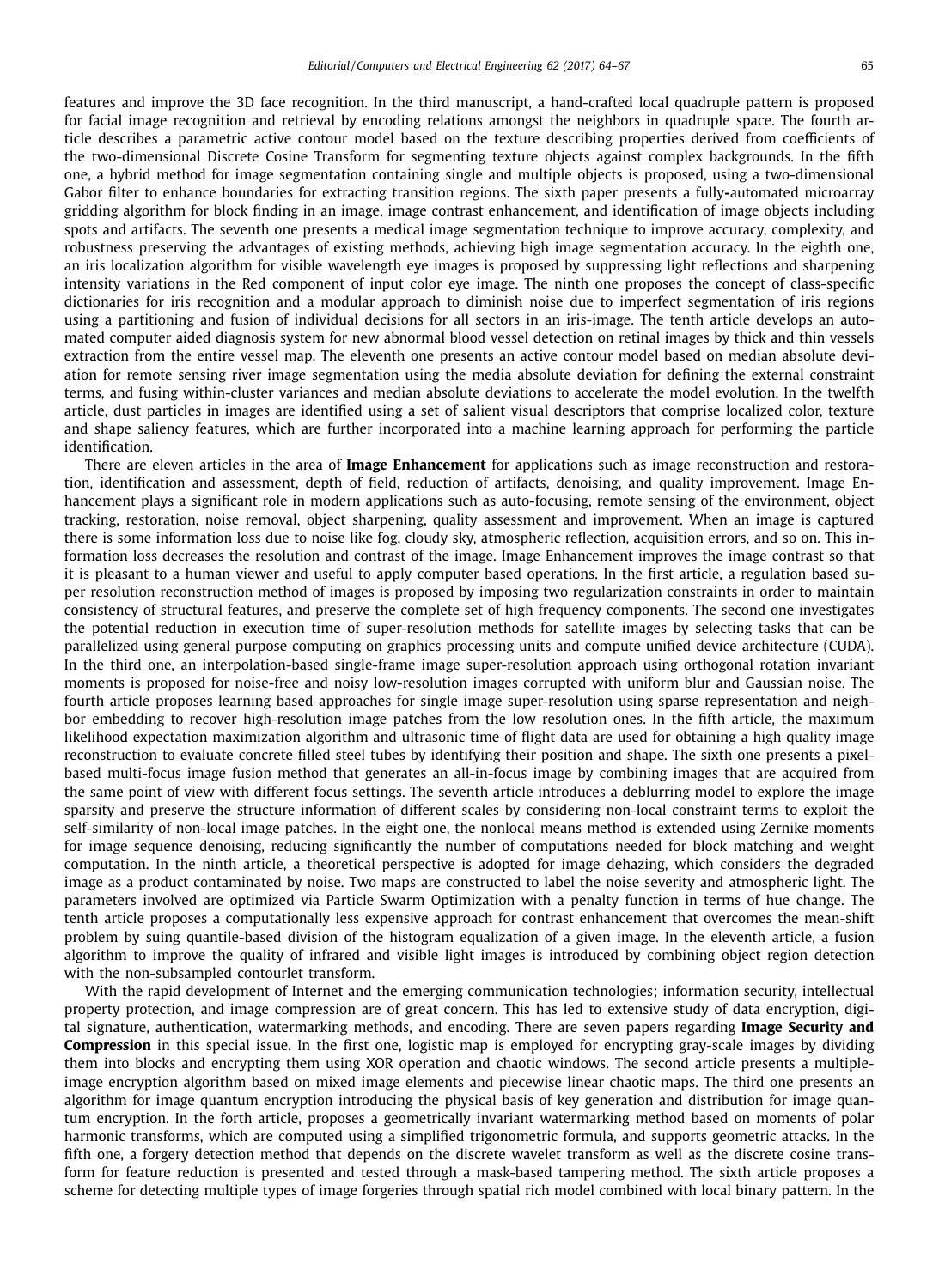seventh article, an adaptive synthetic aperture radar image compression method is presented that consists of three stages: training stage, coding stage and decoding stage for constructing wavelet dictionaries, transforming the image into different frequency sub-bands, and reconstructing the image, respectively.

A fundamental problem in computer vision is **Image Classification**, which implicates the detection, description, and matching of feature points, which forms the basis of many applications such as image registration, object recognition, and image retrieval, among many others. In this special issue, six manuscripts that consider image classification through different approaches are included. In the first paper, a method for recognizing dynamic texture using local binary pattern is proposed, which differentiates among distinct structural patterns using information from a local patch combined with shape information. The second one introduces a parallel crossing deep convolutional neural network to simulate the human visual system for image classification through the concepts of super convolutional kernel and sub convolutional kernel in accordance with the process that human observes objects. The third manuscript presents a comparison of feature points on multisensor images, which possess non linear intensity changes, to identify robust feature points for image to image matching tasks on multisensor images. In the fourth paper, a mean-based adaptive random sample consensus method is proposed for extracting and matching features in images by using the distance variance in addition to the mean value. The fifth one, a brain-inspired computing model for target classification and recognition is proposed using cognitive computing and deep learning for extracting hierarchical features from remote-sensing images. The sixth paper uses feature space discriminant analysis to extract features for spectral-spatial classification of hyperspectral images through spatial features with class discrimination and little redundant information.

Another increasingly important image processing area is **Image Annotation**, which is very useful in the fields of security, geographical systems, and medicine, among others. The advances in information technology have induced an explosive growth of image databases. Image annotation requires and demands effective and efficient tools to produce words, keywords or comments for an image or for a selected part of it. This special issue has one Image Annotation paper, which proposes a genetic-based prototyping for automatic image annotation that adopts a genetic based algorithm for retrieving neighbor images by obtaining an optimal prototype for a query image. Candidate tags are generated using methods such as voting.

Finally, **3D Image Modeling** allows detecting depth information of objects making possible to represent them with better quality and as close as possible to their actual size; hence, 3D image modeling is quite useful on applications like medicine education, manufacturing, and machinery, among many others. This special issue includes one manuscript on 3D image modeling, which introduces a norm-entropy-based method that uses a modified neutrosophic set segmentation to improve the quality of a single object 3D modeling.

The guest editors would like to thank the authors for their contributions to the special issue and all the reviewers for their constructive comments. We are also grateful to the Editor-in-Chief, Manu Malek, for his support and encouragements and the Journal's editorial staff for their help in the preparation of this special issue.

Guest Editors

Eduardo Cabal-Yepez *Division de Ingenierias, Campus Irapuato-Salamanca, Universidad de Guanajuato, Mexico* Guillermo Botella *Department of Computer Architecture and Automation, Complutense University of Madrid, Spain* Amir Hooshang Mazinan *Electrical Engineering, Islamic Azad University, Iran*

> Joao P. Papa *Department of Computing, School of Sciences, Sao Paulo State University*

*E-mail addresses:* [e.cabalyepez@gmail.com,](mailto:e.cabalyepez@gmail.com) [educabal@ugto.mx](mailto:educabal@ugto.mx) (E. Cabal-Yepez), [gbotella@ucm.es](mailto:gbotella@ucm.es) (G. Botella), [ahmazinan@gmail.com,](mailto:ahmazinan@gmail.com) [mazinan@azad.ac.ir](mailto:mazinan@azad.ac.ir) (A.H. Mazinan), [papa@fc.unesp.br](mailto:papa@fc.unesp.br) (J.P. Papa)